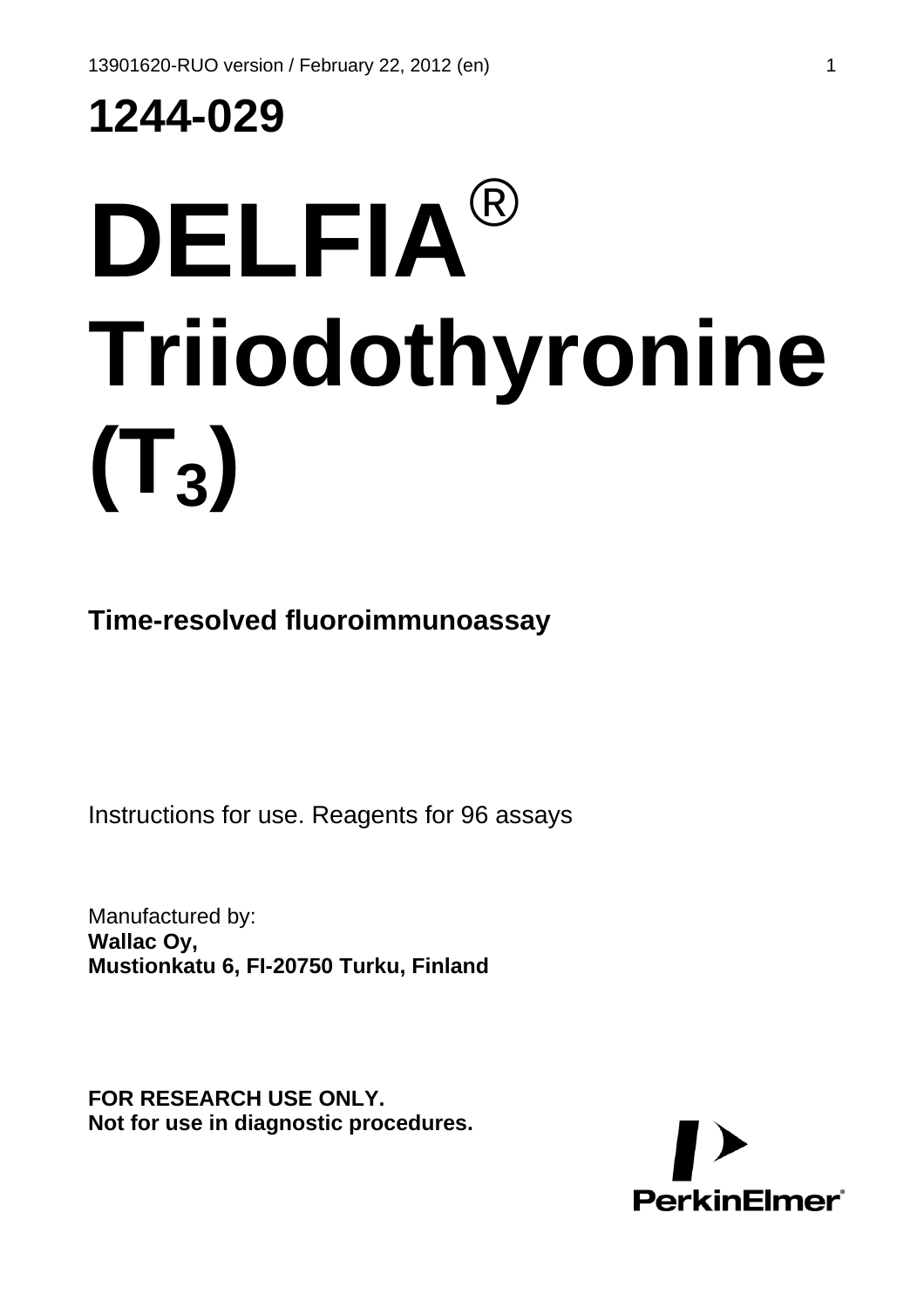### **SYMBOLS**



Batch code



Packing number



Catalog number



Use by



Temperature limitation



Add liquid



Store in the dark



Contains sufficient for <n> tests



Consult instructions for use



Manufacturer



This way up



Recyclable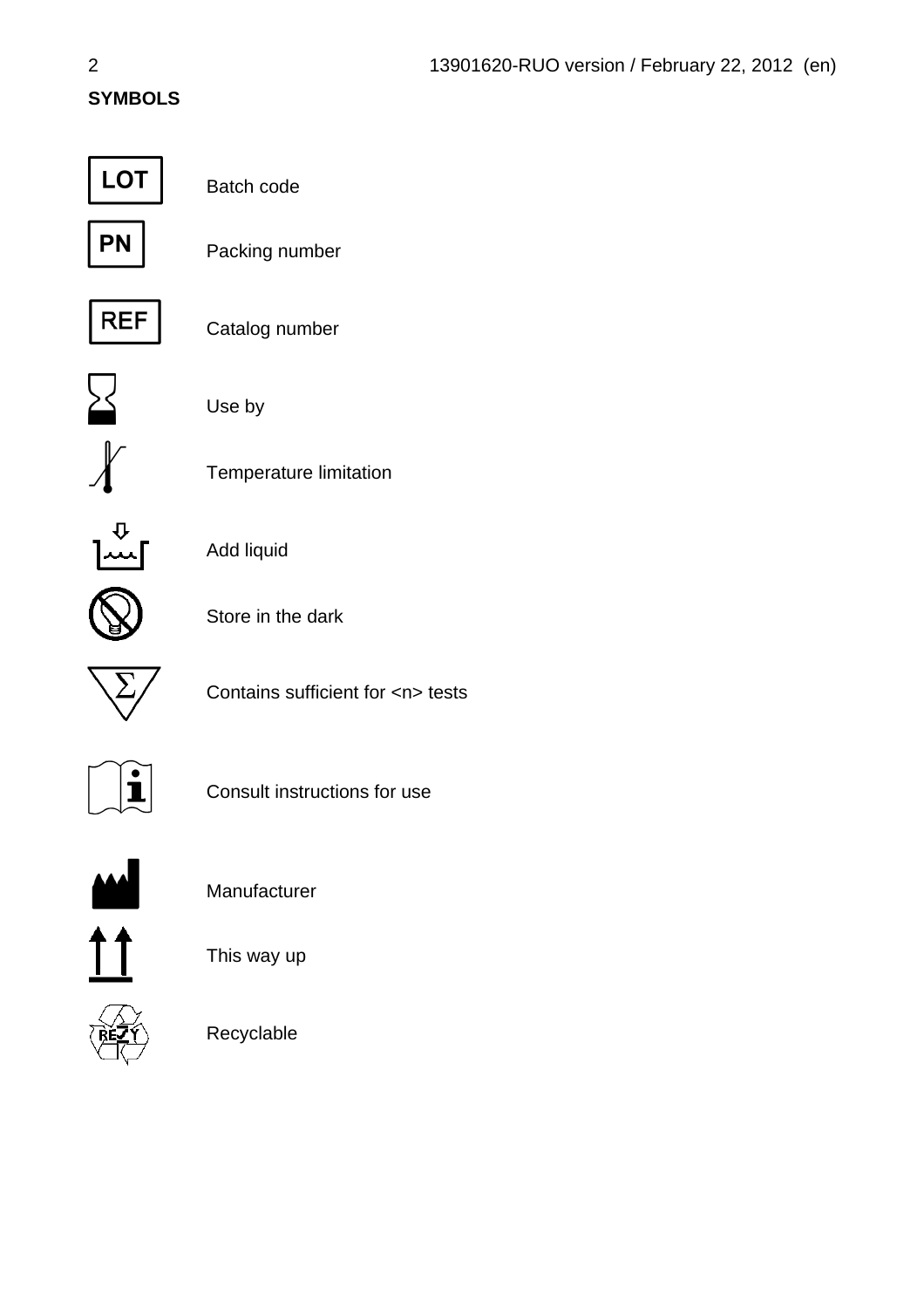## **DELFIA®**  **Triiodothyronine (T3) kit**

#### **APPLICATION**

This kit is for the quantitative determination of total triiodothyronine  $(T_3)$  in serum.

#### **For research use only. Not for use in diagnostic procedures.**

#### **PRINCIPLES OF THE ASSAY**

TheDELFIA<sup>®</sup> T<sub>3</sub> assay is a solid phase time-resolved fluoroimmunoassay based on the competitive reaction between europium-labeled  $T_3$  and sample  $T_3$  for a limited amount of binding sites on  $T_3$  specific monoclonal antibodies (derived from mice). The use of 8anilino-1-naphthalenesulfonic acid (ANS) and salicylate in the assay buffer facilitates the release of  $T_3$  from the binding proteins. (1). Thus the assay measures the total amount of  $T_3$  in the test specimen. A second antibody, directed against mouse  $I_qG$ , is coated to the solid phase, and binds the IgG-triiodothyronine complex, giving convenient separation of the antibody-bound and free antigen.

Enhancement Solution dissociates europium ions from the labeled  $T_3$  into solution, where they form highly fluorescent chelates with components of the Enhancement Solution. The fluorescence in each well is then measured. The fluorescence is inversely proportional to the quantity of  $T_3$  in the sample (2,3).



<span id="page-2-1"></span><span id="page-2-0"></span>DELFIA is a registered trademark of PerkinElmer, Inc.<br>DELFIA is a registered trademark of PerkinElmer, Inc.

 $\overline{a}$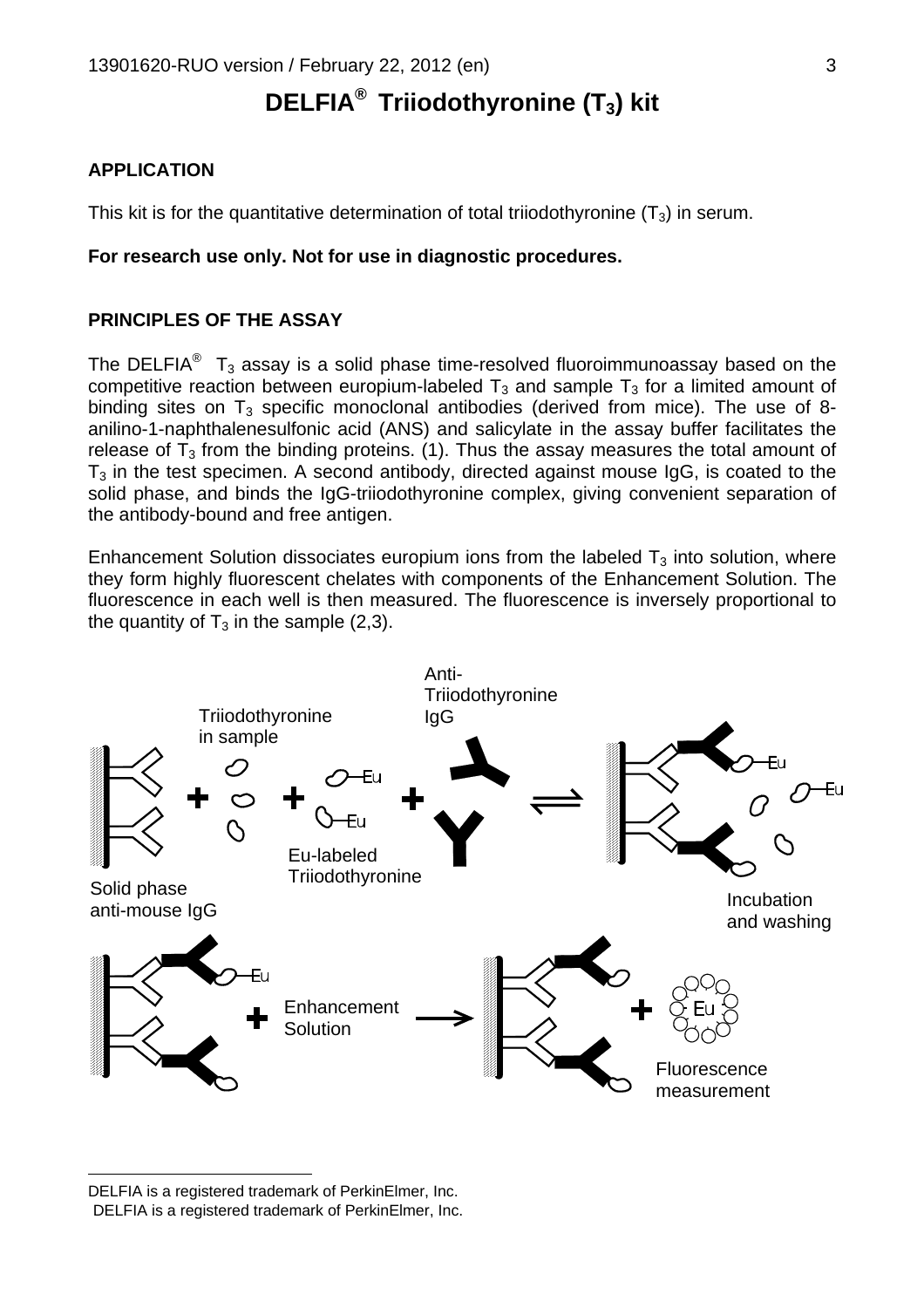#### **KIT CONTENTS**

Each DELFIA Triiodothyronine kit contains reagents for 96 assays.

The expiry date of the complete package is stated on the outer label. Store at  $+2-+8$  °C.

#### **Reagents**

|                                       | Component                                                                                                            |                                                                                            | Quantity        | Shelf life and storage                                                                                           |
|---------------------------------------|----------------------------------------------------------------------------------------------------------------------|--------------------------------------------------------------------------------------------|-----------------|------------------------------------------------------------------------------------------------------------------|
|                                       | $T_3$ Standards<br>(approx. values)                                                                                  |                                                                                            | 6 vials, 1.4 mL | $+2-+8$ °C until expiry date<br>stated on the vial label.                                                        |
| A<br>B<br>$\mathsf{C}$<br>D<br>E<br>F | nmol/L<br>0<br>$0.5 \text{ nmol/L}$<br>$1.0 \text{ nmol/L}$<br>$2.0$ nmol/L<br>$4.0 \text{ nmol/L}$<br>$10.0$ nmol/L | nq/mL<br>0<br>$0.33$ ng/mL<br>$0.65$ ng/mL<br>1.30 $ng/mL$<br>$2.60$ ng/mL<br>$6.50$ ng/mL |                 | The exact $T_3$ concentrations are given on the lot<br>specific quality control certificate included in the kit. |

The ready-for-use standards are in human  $T_3$ -free serum with  $< 0.1$  % sodium azide as preservative. Conversion factor: 1  $n_{\text{mol}}/L = 0.65$  ng/mL = 65 ng/dL. The standards have been calibrated using gravimetric and spectrophotometric methods.

 $T_3$ -Eu tracer  $(-50 \text{ nmol/L})$ 1 vial, lyophilized +2–+8 °C until expiry date stated on the vial label.

The tracer is in Tris-HCl buffered (pH 7.8) salt solution with bovine serum albumin and Dextran T10.

**NOTE: The powder contains sodium azide (< 1 %) as preservative and it is harmful by inhalation, in contact with skin and if swallowed.**

| $T_3$ Antibody stock solution<br>$(-6 \mu g/mL)$<br>(mouse monoclonal)                     | 1 vial, 0.7 mL | $+2$ -+8 °C until expiry date<br>stated on the vial label. |
|--------------------------------------------------------------------------------------------|----------------|------------------------------------------------------------|
| The antibody is in Tris-HCI buffered (pH 7.8) salt solution with bovine serum albumin, and |                |                                                            |

< 0.1 % sodium azide as preservative.

Wash Concentrate 1 bottle, 40 mL +2-+8 °C until expiry date stated on the bottle label.

A 25-fold concentration of Tris-HCl buffered (pH 7.8) salt solution with Tween 20. Contains Germall  $II^1$  $II^1$  as preservative.

<span id="page-3-0"></span>l  $1$  Germall is a registered trademark of ISP Investments, Inc.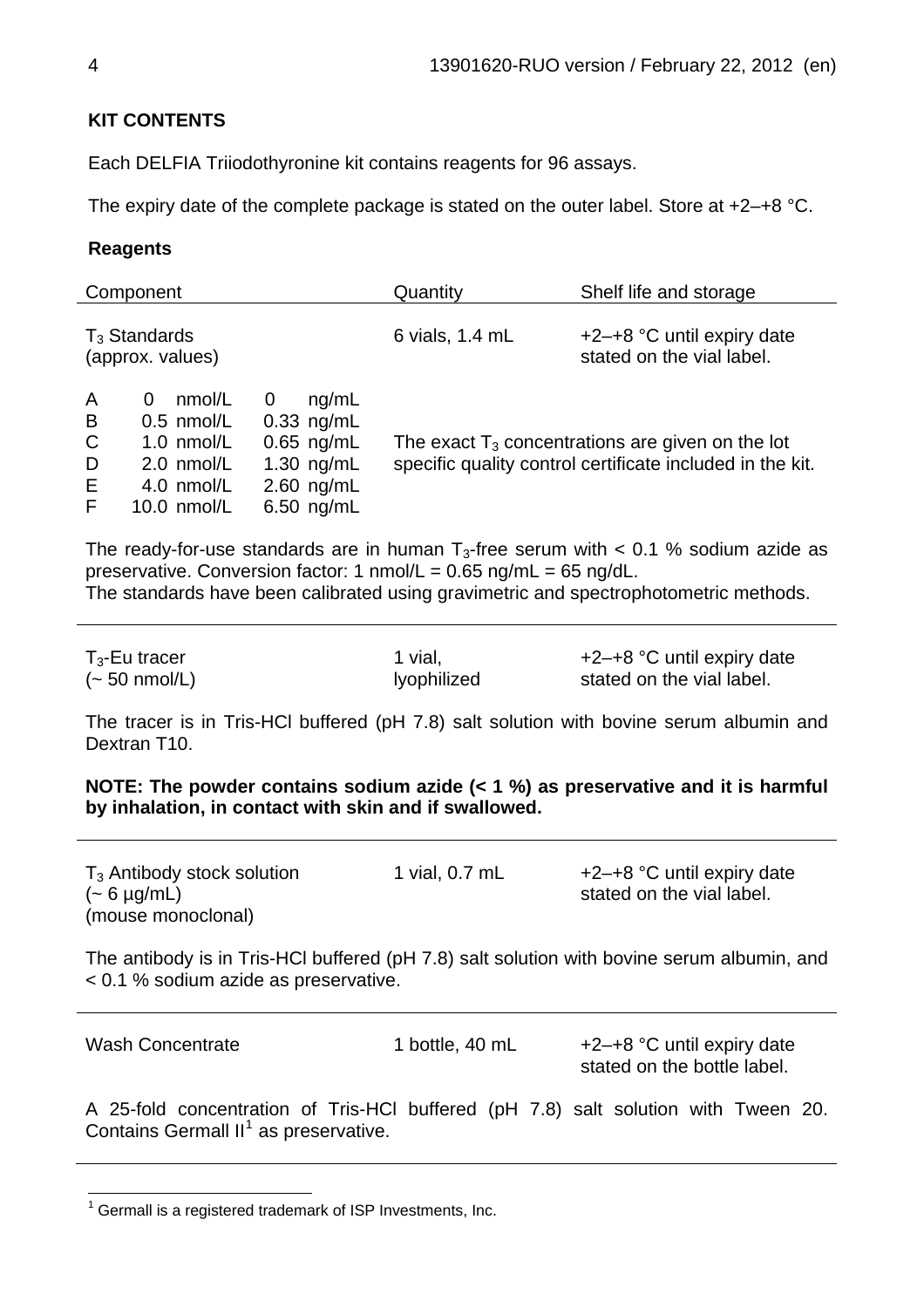| $T_3$ Assay Buffer                                                                                                                                                                                                                                             | 1 bottle, 50 mL | $+2$ –+8 °C in dark until expiry<br>date stated on the bottle<br>label. |  |  |
|----------------------------------------------------------------------------------------------------------------------------------------------------------------------------------------------------------------------------------------------------------------|-----------------|-------------------------------------------------------------------------|--|--|
| Ready-for-use Tris-HCI buffered (pH 7.8) salt solution with bovine serum albumin, bovine<br>globulin, Tween 40, 8-anilino-1-naphthalenesulfonic acid (ANS), sodium salicylate, rabbit<br>$\lg G$ , an inert red dye, and < 0.1 % sodium azide as preservative. |                 |                                                                         |  |  |
| <b>Enhancement Solution</b>                                                                                                                                                                                                                                    | 1 bottle, 50 mL | $+2-+8$ °C until expiry date<br>stated on the bottle label.             |  |  |

Shelf life 6 months at room temperature (+20 - +25°C). Avoid direct sunlight.

Ready-for-use Enhancement Solution with Triton  $X-100^2$  $X-100^2$ , acetic acid and chelators.

| Anti-Mouse IgG<br><b>Microtitration Strips.</b><br>8 x 12 wells coated with anti-<br>mouse IgG (raised in rabbit) | 1 plate | $+2-+8$ °C until expiry date<br>stated on the label.<br>Make sure that the plastic<br>tray pack remains sealed. |
|-------------------------------------------------------------------------------------------------------------------|---------|-----------------------------------------------------------------------------------------------------------------|
| Lot specific<br>quality control certificate                                                                       | 1 pc    |                                                                                                                 |

#### **MATERIALS REQUIRED BUT NOT SUPPLIED WITH THE KIT**

The DELFIA  $T_3$  kit is part of a complete system of reagents and instrumentation. The DELFIA system requires the following items, which are available from Wallac Oy or PerkinElmer, Inc. and its distributors.

- 1. Time-resolved fluorometer plus printer and (optional) computer
- 2. Automatic washer DELFIA Platewash (prod. no. 1296-026)
- 3. Automatic shaker DELFIA Plateshake (prod. no. 1296-003/004)
- 4. Pipette for dispensing the diluted tracer solution and the diluted antibody solution Eppendorf Multipette (prod. no. 1296-014) with 5 mL Combitips (prod. no. 1296-016) or alternatively DELFIA Plate Dispense with the DELFIA Dispense Unit (prod. nos. 1296-041 and 1296-043)
- 5. Pipette for dispensing the Enhancement Solution Eppendorf Multipette (prod. no 1296-014) with 5 mL Combitips (prod. no. 1296-016) or alternatively the DELFIA Plate Dispense (prod. no. 1296-041)

l

<span id="page-4-0"></span> $2$  Triton is a registered trademark of Union Carbide Chemicals & Plastics Technology.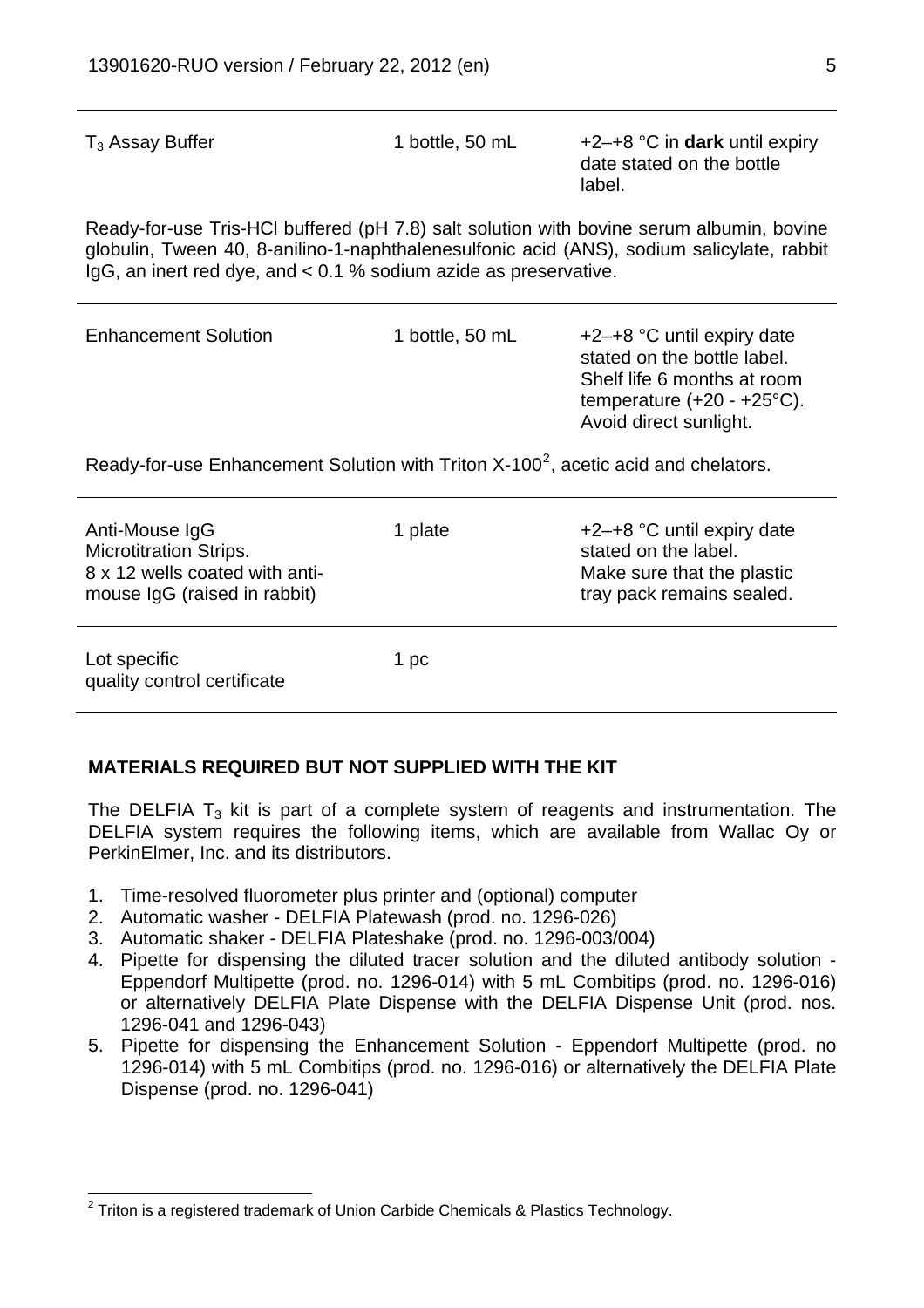In addition to the DELFIA system the following are required:

- precision pipettes for dispensing microliter volumes and pipettes for dispensing milliliter volumes
- deionized water

#### **SPECIMEN COLLECTION AND HANDLING**

Collect blood by venipuncture, allow to clot and separate the serum by centrifugation. Plasma containing EDTA or citrate cannot be used due to chelating effects on europium. Heparin plasma however can be used. Hemolytic, lipemic and icteric serum samples do not interfere.

Samples can be stored 2 days at +2–+8 °C. For longer periods store samples at -20 °C. Repeated freezing and thawing should be avoided.

#### **WARNINGS AND PRECAUTIONS**

#### **For research use only. Not for use in diagnostic procedures.**

This kit contains reagents manufactured from human blood components. The source materials have been tested by immunoassay for hepatitis B surface antigen, anti-hepatitis C and anti-HIV 1 and 2 antibodies, and found to be negative. Nevertheless, all recommended precautions for the handling of blood derivatives should be observed. Please refer to the U.S. Department of Health and Human Services publication "Biosafety in Microbiological and Biomedical Laboratories" or any other local or national regulation.

Handle all specimens as potentially infectious.

Reagents contain sodium azide (NaN<sub>3</sub>) as a preservative. Sodium azide may react with lead and copper plumbing to form highly explosive metal azides. On disposal, flush with a large volume of water to prevent azide build-up.

Lyophilized  $T_3$ -Eu tracer contains sodium azide. The powder is harmful by inhalation, in contact with skin and if swallowed.

Disposal of all waste should be in accordance with local regulations.

#### **ASSAY PROCEDURE**

Perform each determination in duplicate for both standards and unknowns. A standard curve should be run with each assay. All reagents and samples must be brought to room temperature (+20–+25 °C) before use.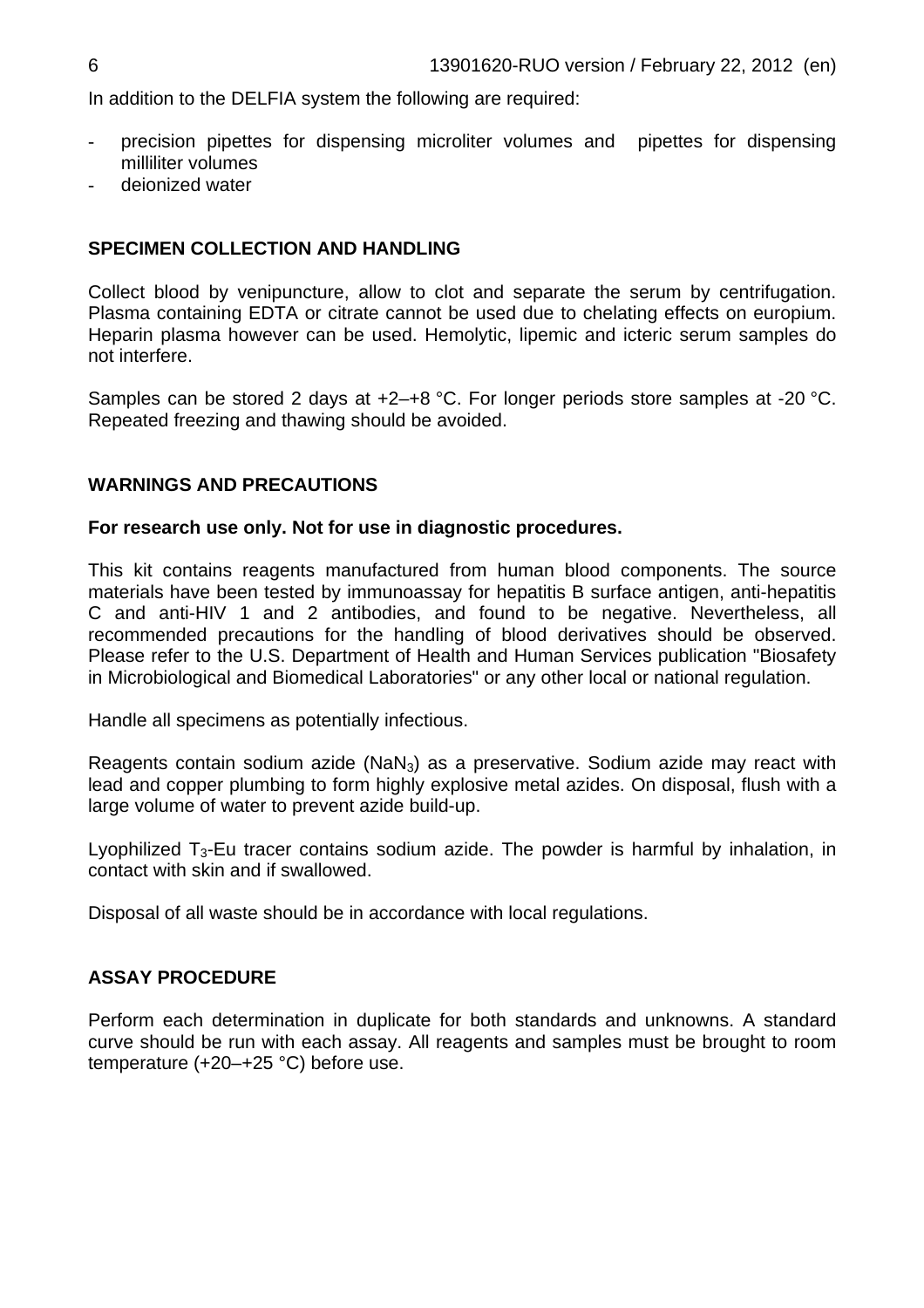| 1. Preparation of reagents | Reconstituted stability |
|----------------------------|-------------------------|
|                            |                         |

 $T_3$ -Eu tracer stock solution 2 weeks at  $+2$ - $+8$  °C.

Add exactly 0.7 mL of deionized water to the vial, and mix gently. Allow to stand for at least 30 minutes before use to avoid foaming.

**NOTE: The powder contains sodium azide (< 1 %) as preservative and it is harmful by inhalation, in contact with skin and if swallowed. The dissolved tracer contains < 0.1 % sodium azide and is not considered harmful.** 

| Wash solution | 2 weeks at $+2-+25$ °C |  |  |
|---------------|------------------------|--|--|
|               | in a sealed container. |  |  |

Pour the 40 mL of Wash Concentrate into a clean container and dilute 25-fold by adding 960 mL of deionized water to give a buffered wash solution (pH 7.8).

T3 antibody solution **Prepare within one hour of use.**

Prepare the needed volume of antibody solution by mixing 2.0 mL  $T_3$  Assay Buffer with 20 µL antibody stock solution per strip (see table in the Summary Protocol Sheet).

T3 tracer solution **Prepare within one hour of use.**

Prepare the needed volume of tracer solution by mixing 2.0 mL  $T_3$  Assay Buffer with 20 uL tracer stock solution per strip (see table in the Summary Protocol Sheet).

**It is important that the antibody and the tracer solutions are prepared separately.** 

It is important that the T<sub>3</sub> Assay Buffer does not come into contact with tracer **stock solution not intended for immediate use.** 

We advise the use of a disposable plastic containers to prepare the tracer and antibody working solutions.

2. Separate the strips to be used by cutting through the protective tape with a sharp knife and transfer them to a strip frame. Pull off the protective tape from the strips intended for use. (Return the remaining strips to the plastic tray pack and reseal.) Wash each strip with the DELFIA Platewash using program 29 (prewash). Do not wash more strips than can be easily handled within 30 minutes. Ensure that no wash solution is left in the wells after washing. **Remove any remaining moisture by blotting the plate on absorbent paper.**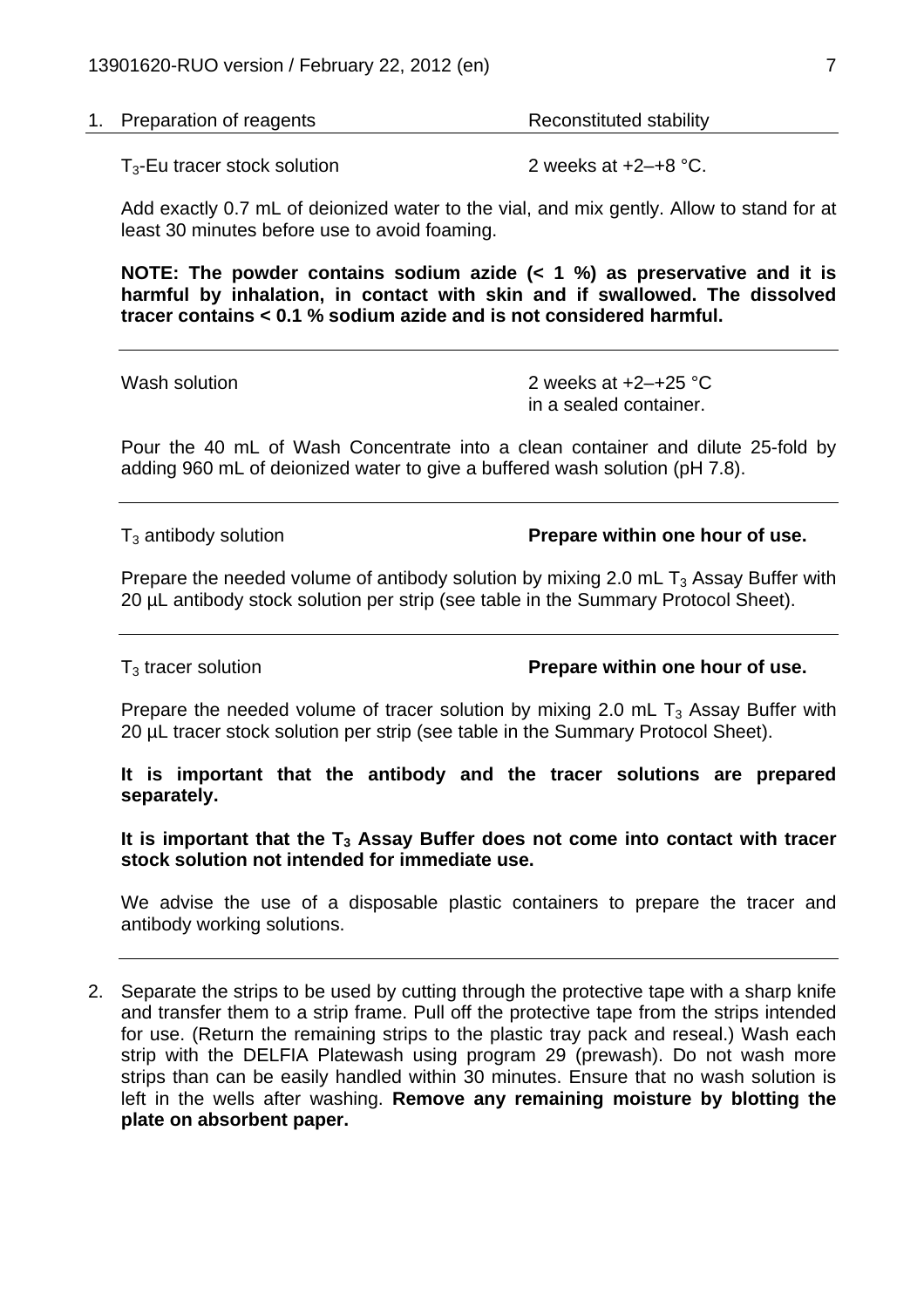3. Pipette 50  $\mu$ L of the T<sub>3</sub> Standards (Std) and serum specimens (unknowns - Unk) into the strip wells. The following plate map is given as an example. Each laboratory can decide on the best positioning of the controls and samples.



4. Add 100 µL of diluted tracer solution to each well using **the recommended Eppendorf Multipette** after discarding the first aliquot, or use the DELFIA Dispense Unit. Avoid carry-over by holding the pipette tip slightly above the top of the well and avoid touching the plastic strip or the surface of the liquid.



- 5. Add 100 µL of diluted antibody solution to each well. Pipetting should be as for the tracer solution above.
- 6. Incubate the frame for 90 minutes at room temperature with **slow** shaking using the DELFIA Plateshake. Do not incubate longer than 2 hours.
- 7. After the incubation step, aspirate and wash each strip with the DELFIA Platewash using program 29 (wash).
- 8. Add 200 µL of Enhancement Solution directly from the reagent bottle to each well using **the recommended Eppendorf Multipette** after flushing the Combitip once with Enhancement Solution (to waste), or use the DELFIA Plate Dispense. Refill the Combitip and discard the first aliquot. Avoid touching the edge of the well or its contents.
- . Shake the frame **slowly** for 5 minutes. The fluorescence is stable for several hours if 9 evaporation is prevented. However, we recommend measurement within 1 hour as external factors may cause a decrease in signal with time, although this is extremely rare.
- 10. Ensure that each strip is firmly seated in the frame and measure the fluorescence in the time-resolved fluorometer.

When using the 1232 or 1234 fluorometer select kit program 29 or MultiCalc®  $3$ protocol "29 T3" for automatic measurement and result calculation.

l

 $3$  MultiCalc is a registered trademark of PerkinElmer, Inc.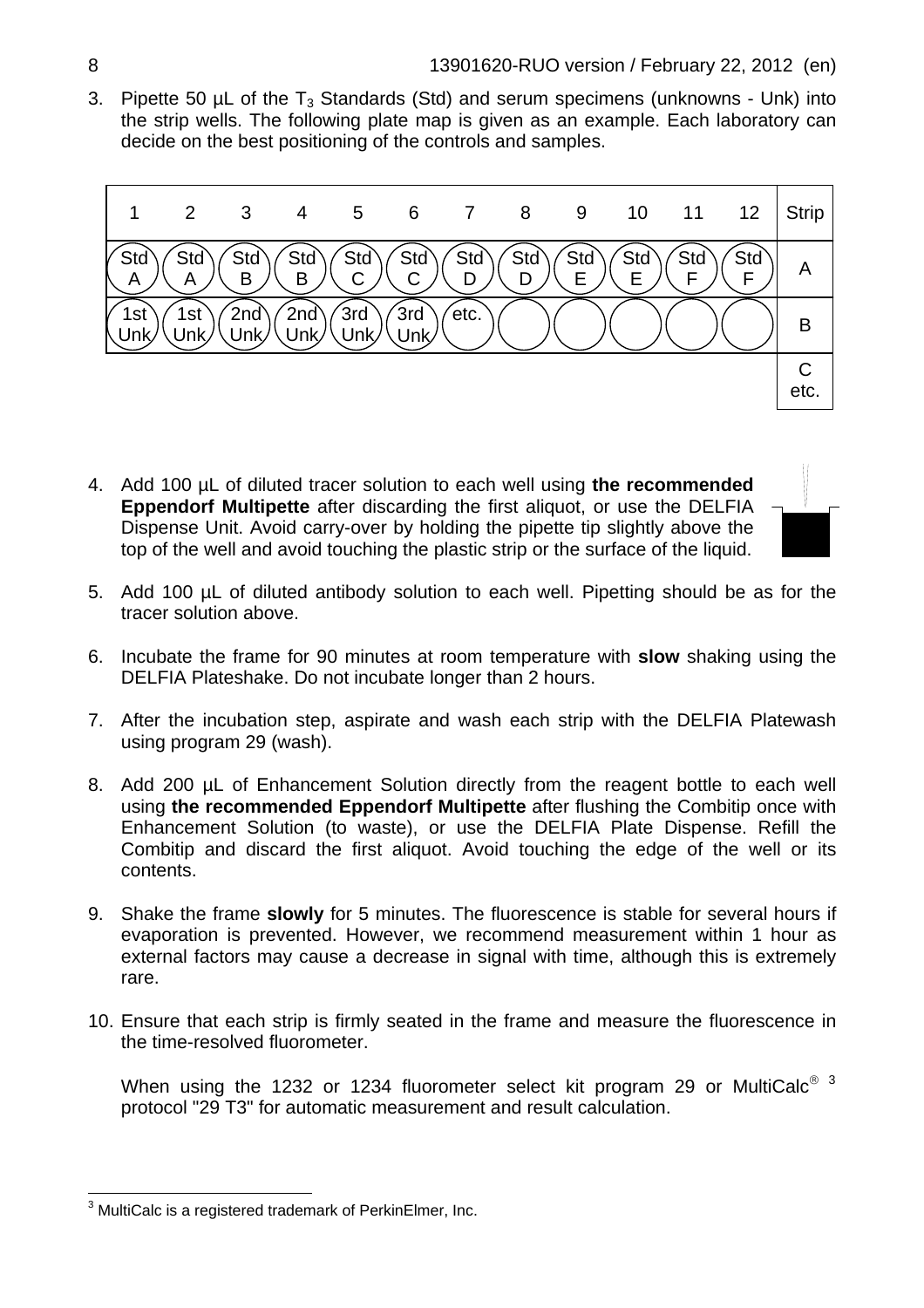When using VICTOR<sup>2</sup> D start the measurement from the Start Wizard, select "T3" from Protocols/Kits panel "Thyroid" and define the number of plates and samples.

Check the parameter group for program 29 or the MultiCalc protocol "29 T3". If you change the replicate number for the unknowns please change the protocol accordingly (see fluorometer manual or MultiCalc manual for editing the parameters):

| <b>ASSAY TYPE</b>          | <b>FIA</b>         |                                         |
|----------------------------|--------------------|-----------------------------------------|
| <b>FITTING METHOD</b>      |                    | <b>SPLINE SMOOTHED</b>                  |
| X-AXIS                     | <b>LOGARITHMIC</b> |                                         |
| Y-AXIS                     | $B/B_{max}$        |                                         |
| <b>BLANKS</b>              | 0                  |                                         |
| <b>STANDARDS</b>           | 6                  |                                         |
| <b>STANDARD REPLICATES</b> | 2                  |                                         |
| <b>STANDARD CONC</b>       | A                  |                                         |
| <b>STANDARD CONC</b>       | B                  | (Make sure that the $T_3$ standard      |
| <b>STANDARD CONC</b>       | C                  | concentrations and unit correspond to   |
| <b>STANDARD CONC</b>       | D                  | those given on the lot specific quality |
| <b>STANDARD CONC</b>       | $-E$               | control certificate. If this is not the |
| <b>STANDARD CONC</b>       | F                  | case, enter the new concentrations      |
|                            |                    | and if necessary change the unit in the |
|                            |                    | <b>MultiCalc protocol.)</b>             |
| <b>UNKNOWN REPLICATES</b>  |                    |                                         |

#### **PROCEDURAL NOTES**

- 1. A thorough understanding of this package insert is necessary for successful use of the DELFIA kit. The reagents supplied with this kit are intended for use as an integral unit. Do not mix identical reagents from kits having different lot numbers. Do not use kit reagents after the expiry date printed on the kit label.
- 2. Any deviation from the assay procedure may affect the results.
- 3. Reagents should be allowed to reach room temperature  $(+20-+25 \degree C)$  prior to sample preparation. Frozen specimens should be brought to room temperature slowly and gently mixed by hand. Do not vigorously vortex or mix specimens.
- 4. When washing the strips, ensure that each well is filled up completely to the top edge as shown in the figure. After washing the strips, check that the wells are dry. If there is moisture left, invert the plate and tap firmly against absorbent paper.



For detailed information on the cleaning and maintenance of the washing device, please refer to the DELFIA Platewash manual.

5. The avoidance of europium contamination and resulting high fluorescent background demands high standard pipetting and washing techniques. Thus it is extremely

l

<span id="page-8-0"></span>VICTOR is a trademark of PerkinElmer, Inc.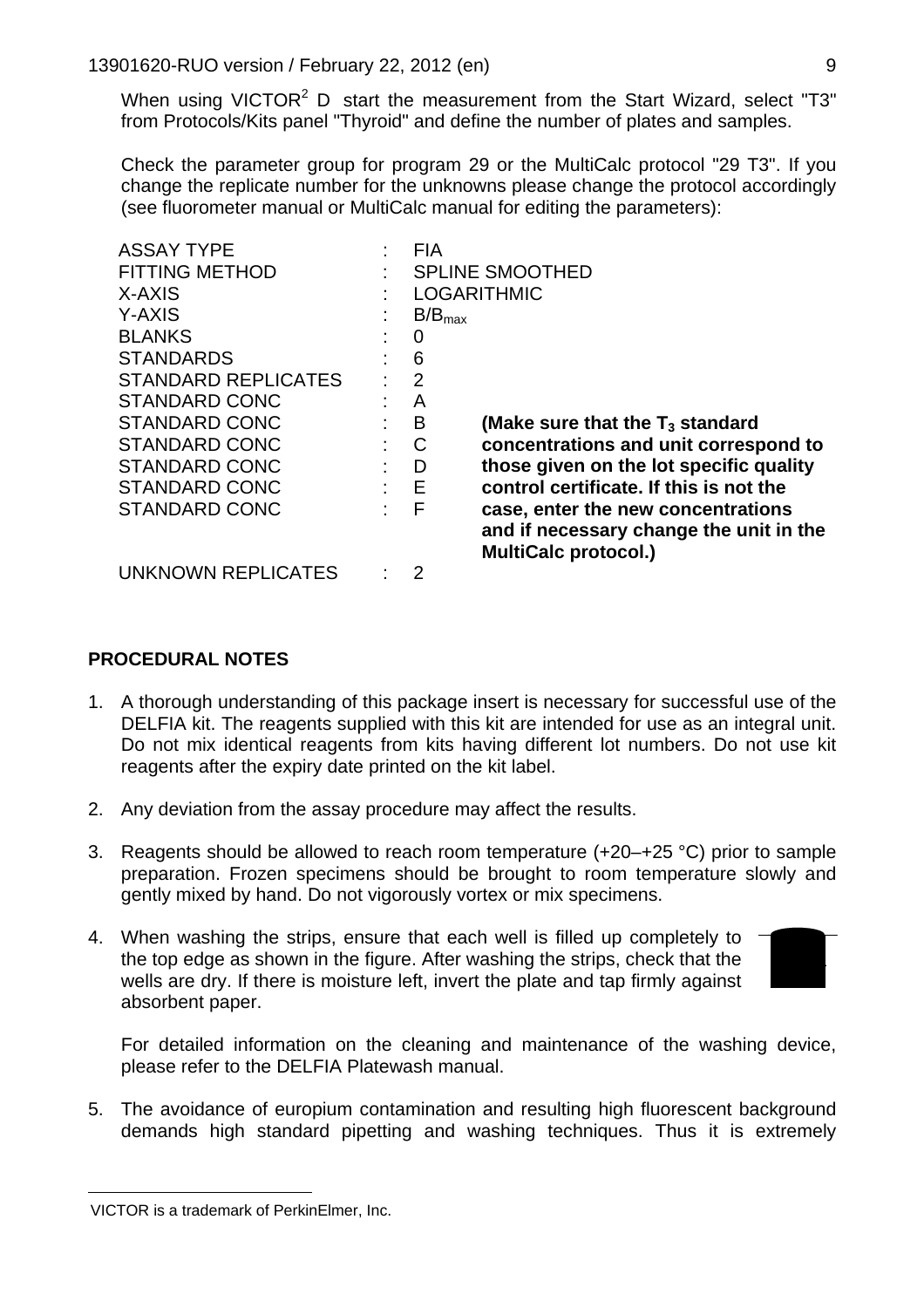important to use the pipettes supplied with the DELFIA system for the recommended purposes only.

The Enhancement Solution should be dispensed using only the recommended Eppendorf Multipette after the Combitip has been first flushed with Enhancement Solution according to the Directions for Use. The same Combitip must not be used for pipetting any other reagent. After use place the Eppendorf Multipette on the pipette stand, with the Combitip still attached.

When using the DELFIA Plate Dispense and DELFIA Dispense Unit, please refer to the manual.

#### **CALCULATION OF RESULTS**

The DELFIA system incorporates programs for data reduction, and the results are obtained as printouts of standard curves, unknown concentrations etc. (see Fluorometer instrument manual or MultiCalc manual for detailed information).

#### **LIMITATIONS OF THE PROCEDURE**

**For research use only. Not for use in diagnostic procedures.** 

Please also refer to the section "PROCEDURAL NOTES".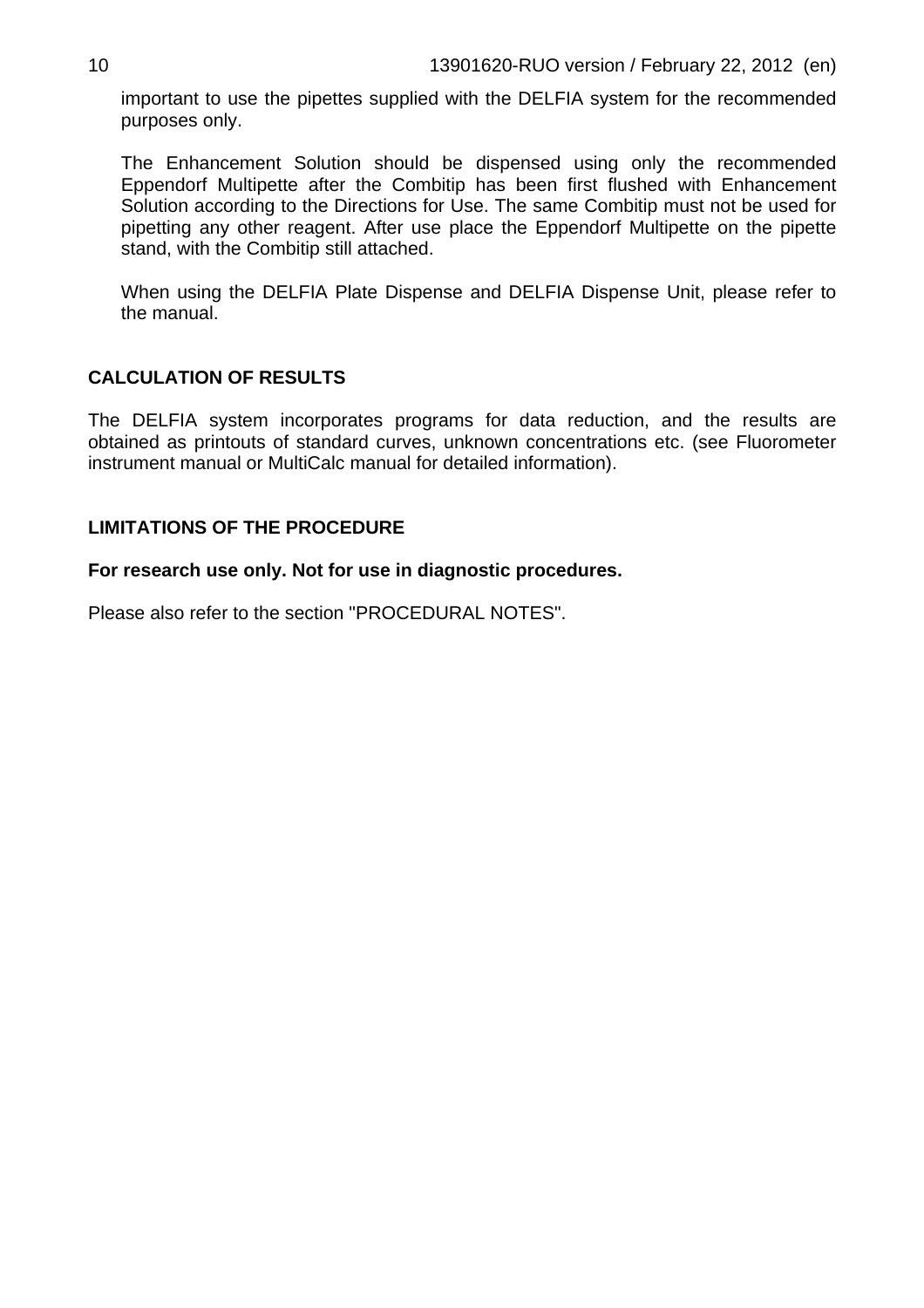#### **REFERENCES**

- 1. Hüfner, M., Hesch, R.D. (1973): Comparison of different compounds for TBG blocking used in radioimmunoassay for triiodothyroxine. Clin. Chem. Acta, 44-101.
- 2. Soini, E. and Kojola, H. (1983): Time-resolved fluorometer for lanthanide chelates a new generation of non-isotopic immunoassays. Clin. Chem. **29**, 65-68.
- 3. Hemmilä, I., Dakubu, S., Mukkala, V.-M., Siitari, H. and Lövgren, T. (1984): Europium as a label in time-resolved immunofluorometric assays. Anal. Biochem. **137**, 335-343.

February 22, 2012